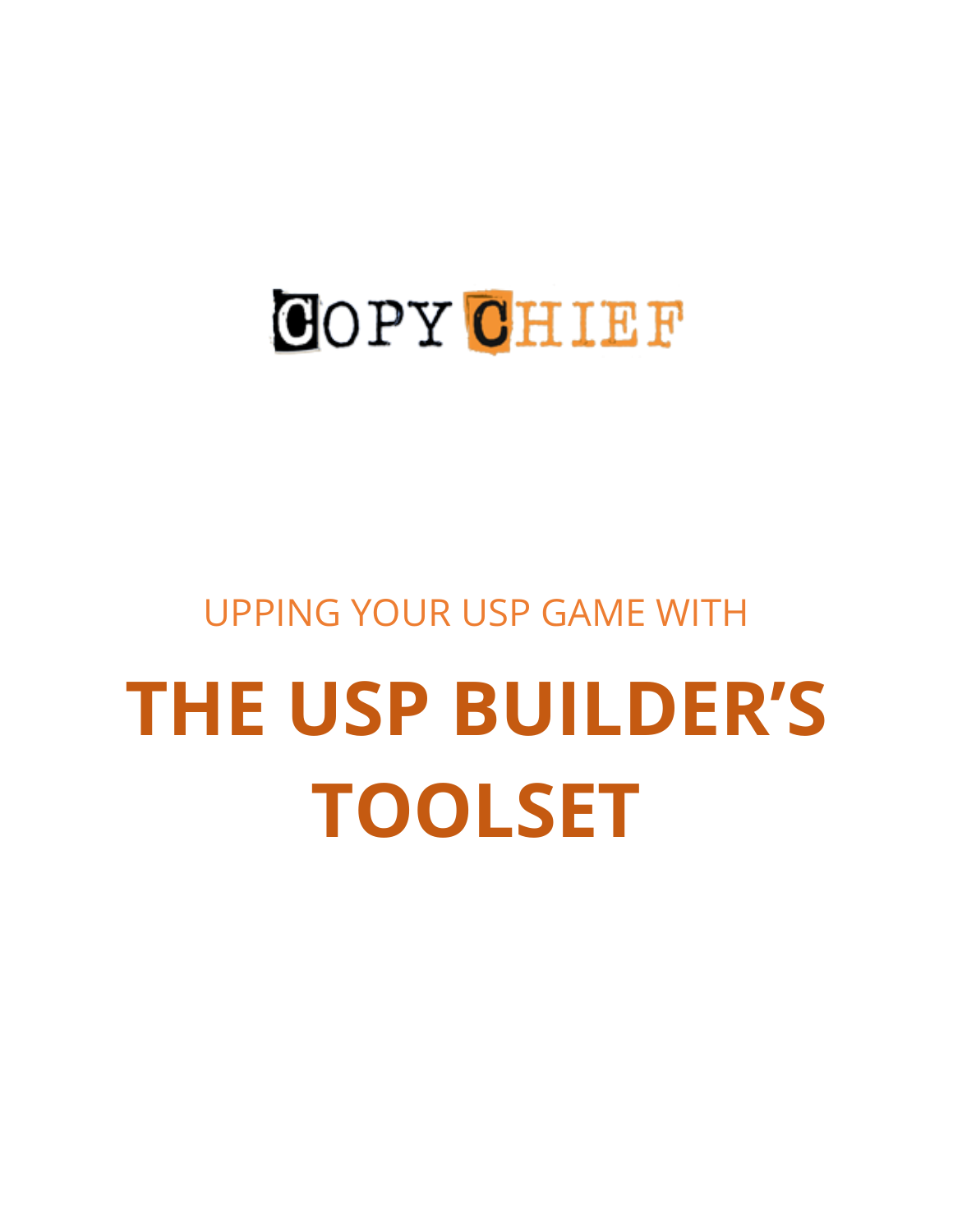## **GOPY CHIEF**

So, let's talk about how we can find **a killer USP for your business.**

To really get some amazing results, I'm going to show you two simple steps you need to go through.

- 1. **Discovering Your USP** Whether your business is successful or not, the first thing you need to do is identify what your current USP is. The tool set in this step will help you identify exactly what your current USP is - even if you don't think you have one.
- 2. **Strengthening Killer USP** Refining and amplifying the power of your USP is one of the most worthwhile activities you can do in business. Whether you already have a USP, or you're creating one from scratch. This step will map out exactly how you can take your USP to the next level

#### **STEP #1: HOW TO DISCOVER YOUR USP**

- 1. Write down the top 10 claims of value you bring to your market. Put these in a spreadsheet.
- 2. Add two columns to the list: appeal and exclusivity.
- 3. As objectively as you can, rank each of the claims of value on a scale of 5 for both appeal and exclusivity.Only rank a 5 if you are the only company who can make that claim (**Remember:** You are looking through the eyes of your customer).
- 4. Multiply those scores together.
- 5. Take the top three scores and pull those statements together into a single, coherent sentence.
- 6. Make sure this sentence starts with the word "Because". (**Remember:** You are giving a reason why)
- 7. Wordsmith the top three claims together, so it becomes something you can easily describe.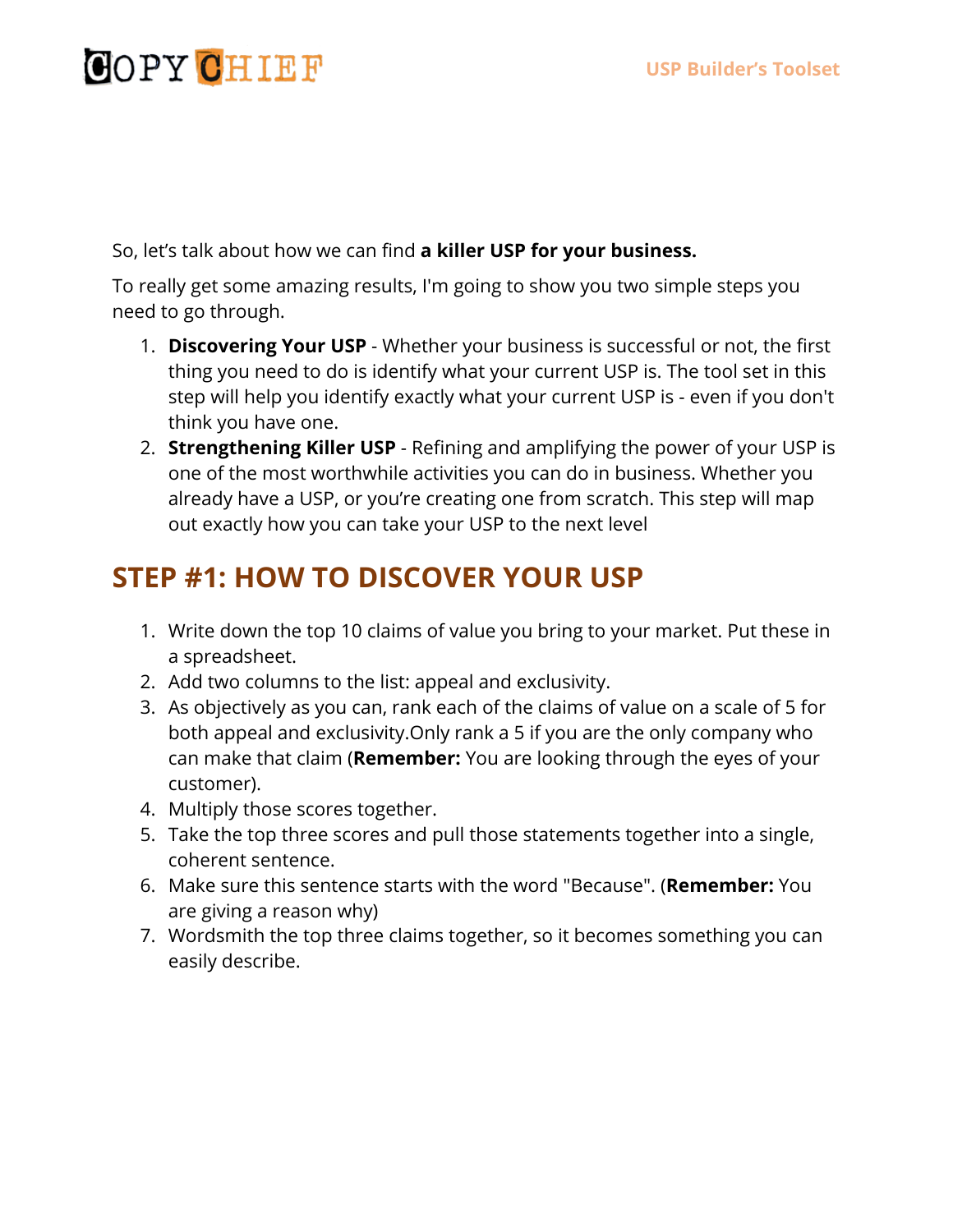## **GOPY CHIEF**

#### **Copy Chief's USP**

For reference, let's take an example outside of the UFC with Copy Chief's top claims of value:

- 1. Community of top copywriters to network and discuss marketing
- 2. Direct feedback on your copywriting from top pros
- 3. High-level, easy-to-apply copywriting trainings from Kevin Rogers, one of the best in the business.

"If I am a business owner, why should I join Copy Chief instead of any other marketing community?"

…because Copy Chief is the only community of copywriters where you can get direct feedback on your copywriting from top pros, along with high-level, easy-toapply trainings from A-list copywriter, Kevin Rogers.

#### **STEP #2: HOW TO BUILD A KILLER USP**

Once you've identified what your USP is, the next step is to sharpen it.

The key here is to be as objective as possible.

If you do a good job and you're honest with yourself, you may find that your scores from the first step were weak.

That's fine!

Not every company or product is born with a killer USP.

Most have to be sharpened before they're able to really produce results that are worth talking about.

The best way to sharpen your USP is to tweak one of the 4 USP factors...

#### **The 4 USP Factors**

- 1. Focus on changes to your customer
- 2. Focus on changes to your product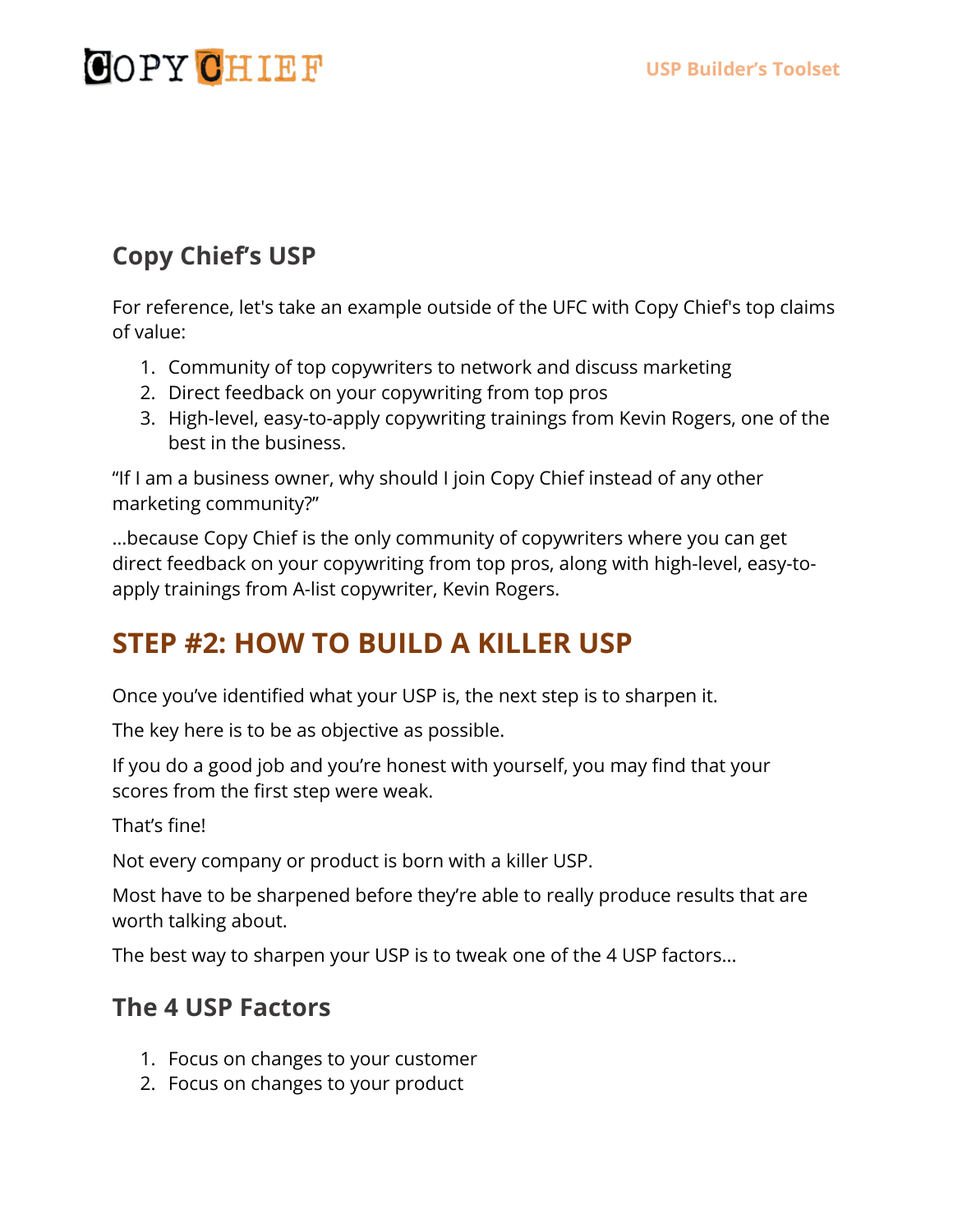## **GOPY CHIEF**

- 3. Focus on changes to your unique angle
- 4. Focus on changes to your timeframe

By changing any of these 4 items and making them uniquely appealing to your customer, you've sharpened your USP to another level.

#### **What's your unique angle?**

You're probably already familiar with the obvious choices of options #1, #2, #4.

You might have a little trouble coming up with what your "unique angle" might be.

So I've included a list of some specific areas you can look at tweaking to make your USP more compelling to your customer:

- 1. Benefit
- 2. Feature
- 3. Price
- 4. Customization
- 5. Presentation
- 6. Mechanism
- 7. Quality Level
- 8. Experience
- 9. Bundle

## EXAMPLES OF THE UFC'S SUCCESS

As an example of how to apply these, let's drop back to the UFC.

Below are some examples of exactly how they changed some of their offerings to strengthen their USP.

- 1. **By focusing on a specific customer more than any other company** -- The UFC's growth can be heavily attributed to how they appealed to fight fans (both from the world of Boxing and WWE Wrestling) who were tired of the existing combat sports.
- 2. **By focusing on a specific product that others aren't bringing to the market** -- The UFC did an excellent job here by bringing an entirely new